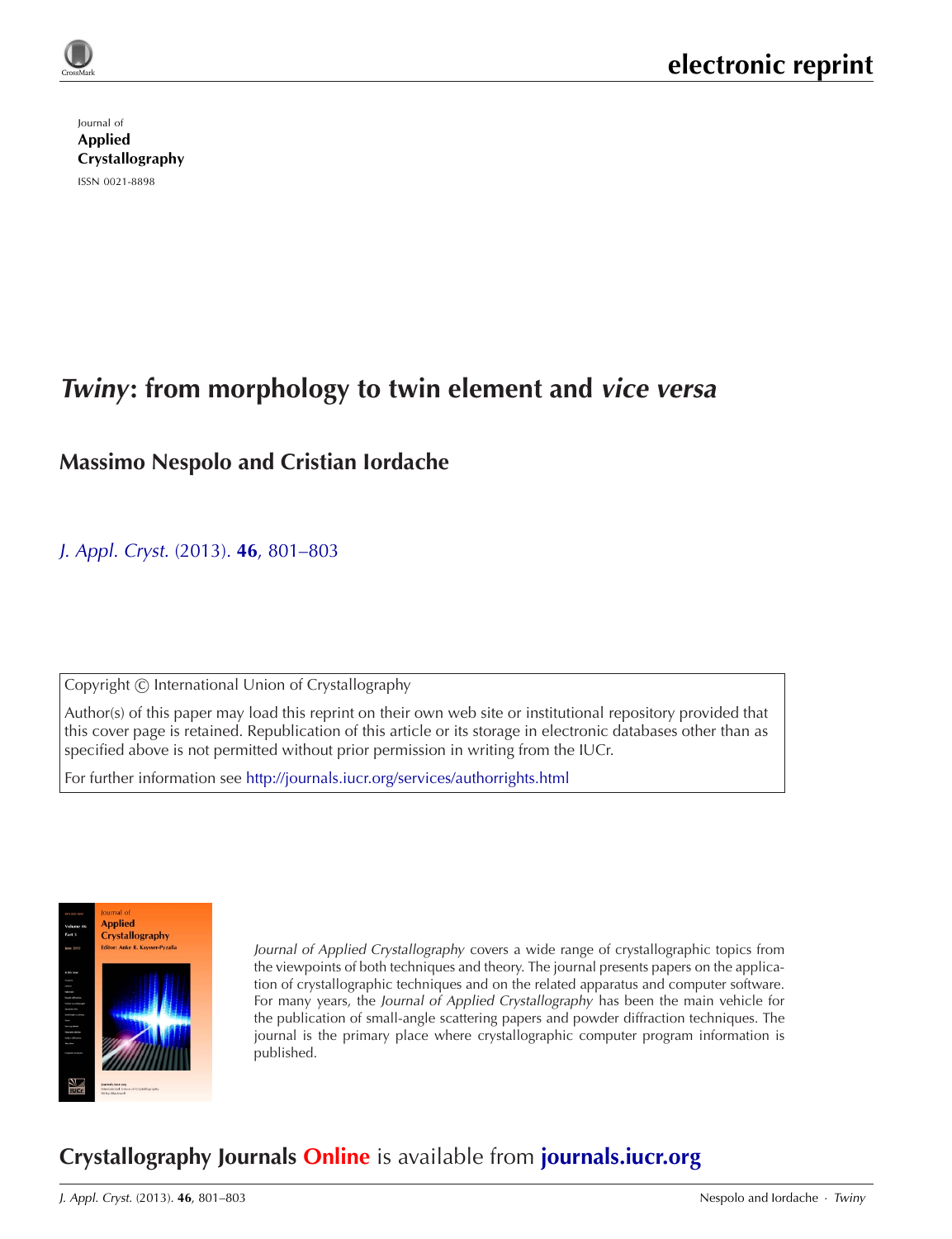Journal of Applied Crystallography

ISSN 0021-8898

Received 4 April 2013 Accepted 9 April 2013

## Twiny: from morphology to twin element and vice versa

#### Massimo Nespolo\* and Cristian Iordache

Université de Lorraine, Faculté des Sciences et Technologies, CRM2 (Cristallographie, Résonance Magnétique et Modélisations), UMR CNRS-7036, Institut Jean Barriol FR 2843, BP 70239, Boulevard des Aiguillettes, 54506 Vandoeuvre-le`s-Nancy, France. Correspondence e-mail: massimo.nespolo@crm2.uhp-nancy.fr

Twiny is a small Fortran program for identification or confirmation of the twin element from the morphological analysis of twins. It takes as input the twin element and computes the angle between corresponding [uvw] directions in two individuals of the twin: the result can be used by the investigator to confirm or invalidate the supposed twin element. Twiny also accepts as input the angle measured on the sample and computes all possible twin elements compatible with this angle: the result helps the investigator to identify the twin element before any attempt to unravel the diffraction pattern of a twin.

 $©$  2013 International Union of Crystallography Printed in Singapore – all rights reserved

#### 1. Introduction

Structure solution and refinement from diffraction data of a twinned sample requires that the measured pattern is unravelled to account for the contributions of the twinned individuals. In fact, the measured intensities from a twin are the weighted mean of the intensities from each individual, without phase relation (Catti & Ferraris, 1976). The weight factor is the fractional volume of the individuals, which enters as a parameter in the refinement strategy. For significant values of obliquity, only diffraction data at very low angles are overlapped and the integration software can easily separate the reciprocal lattices from each individual. In the case of twinning by merohedry, overlapping of diffraction patterns concerns the whole reciprocal lattice and there is no need to separate each contribution. In the case of twinning by reticular (pseudo)-merohedry with low or negligible obliquity (Nespolo & Ferraris, 2007), the flagging of overlapped versus non-overlapped diffraction patterns is preliminary to attempting a structure solution, but for that knowledge of the twin operation is necessary [for a detailed example, see Nespolo et al. (2000)]. Knowledge of the twin operation is also necessary to correctly describe the twin.

In the case of twins with a morphology sufficiently developed to identify a prominent direction [uvw], the possible twin element can be easily restricted to a small number of candidates once the angle ( $\delta$ hereafter) between the corresponding  $[uvw]$  directions in the twinned individuals is measured. Also, if the twin element has been individuated,  $\delta$  can be compared with a computed value and the twin element can thus be confirmed.

The software Twiny performs precisely these tasks and can be a useful companion in the preliminary stages of the study of a twinned sample, provided the cell parameters are known.

#### 2. Twiny

The software is written in Fortran, with a graphical user interface in C++. The software accepts four options. Options 1 and 2 refer to the case of known twin elements; options 3 and 4 refer instead to the case of unknown twin elements but where the angle between the corresponding [uvw] directions in the twinned individuals is known.

(1) Reflection twin: the user enters the  $(hkl)$  Miller indices of the twin plane and the  $[uvw]$  indices of a prominent direction. Twiny calculates the angle  $\delta$  between [uvw] in the two individuals related by  $(hh)$  $(hk)$ .

(2) Rotation twin: the user enters the  $[u'v'w']$  indices of the twin<br>is the type of rotation (twofold, threefold, fourfold or sixfold) and axis, the type of rotation (twofold, threefold, fourfold or sixfold) and the  $[uvw]$  indices of a prominent direction. Twiny calculates the angle  $\delta$  between [uvw] in the two individuals related by [u'v'w'].<br>(3) Reflection twin: the user enters [uvw] indices of a

(3) Reflection twin: the user enters  $[uvw]$  indices of a prominent direction and the measured angle  $\delta$  between [uvw] in the two indi-<br>viduals. Twiny estimates the possible twin planes leading to  $\delta$ viduals. Twiny estimates the possible twin planes leading to  $\delta$ .<br>(4) Rotation twin: the user enters *[uvul*] indices of a prop

(4) Rotation twin: the user enters [uvw] indices of a prominent direction, the measured angle  $\delta$  between [uvw] in the two individuals<br>and the type of rotation. Twiny estimates the possible twin axes and the type of rotation. Twiny estimates the possible twin axes leading to  $\delta$ .

#### 2.1. Computation of the inter-direction angle for reflection twins

The algorithm is based on the mutual orthogonality of direct and reciprocal lattices. For the sake of brevity, we use the bra-ket notation and put row matrices in bra and column matrices in ket. According to International Tables for Crystallography, Vol. A, ch. 5 (Hahn, 2005), covariant quantities go in bra and contravariant go in ket. Vectors in direct and reciprocal space are thus written as  $\langle \mathbf{abc} | uvw \rangle$  and  $\langle hkl |$  $a^*b^*c^*$ , respectively. The scalar product of the two vectors is  $\langle hkl \rangle$  $a^*b^*c^*\rangle\langle abc | uvw \rangle = \langle hkl | I | uvw \rangle = \langle hkl | uvw \rangle$ , where I is the 3  $\times$  3 identity matrix. The scalar product is however also expressed as identity matrix. The scalar product is, however, also expressed as  $|\mathbf{r}_{uvw}||\mathbf{r}_{hkl}^{*}| \cos \varphi$ , so that

$$
\varphi = \cos^{-1} \frac{hu + kv + lw}{\langle hkl | \mathbf{G}^* | hkl \rangle^{1/2} \langle uvw | \mathbf{G} | uvw \rangle^{1/2}}.
$$
 (1)

Here  $G$  and  $G^*$  are the direct and reciprocal metric tensors, respectively, and  $\varphi$  is the angle between [uvw] and [hkl]\*. By construction,  $[hkl]^*$  is perpendicular to  $(hkl)$  so that the angle between [uvw] and (hkl) is  $\pi/2 - \varphi$  and  $\delta = \pi - 2\varphi$ .

#### 2.2. Computation of the inter-direction angle for rotation twins

For twofold twins, a formula similar to that used for reflection twins can be adopted, taking into account that both directions  $[uvw]$  and  $[u'v'w']$  are in direct space and that the angle between them is half the<br>angle between  $[u'w]$  in the two individuals and is obtained from the angle between  $[uvw]$  in the two individuals and is obtained from the scalar product of directions  $[uvw]$  and  $[u'v'w']$ :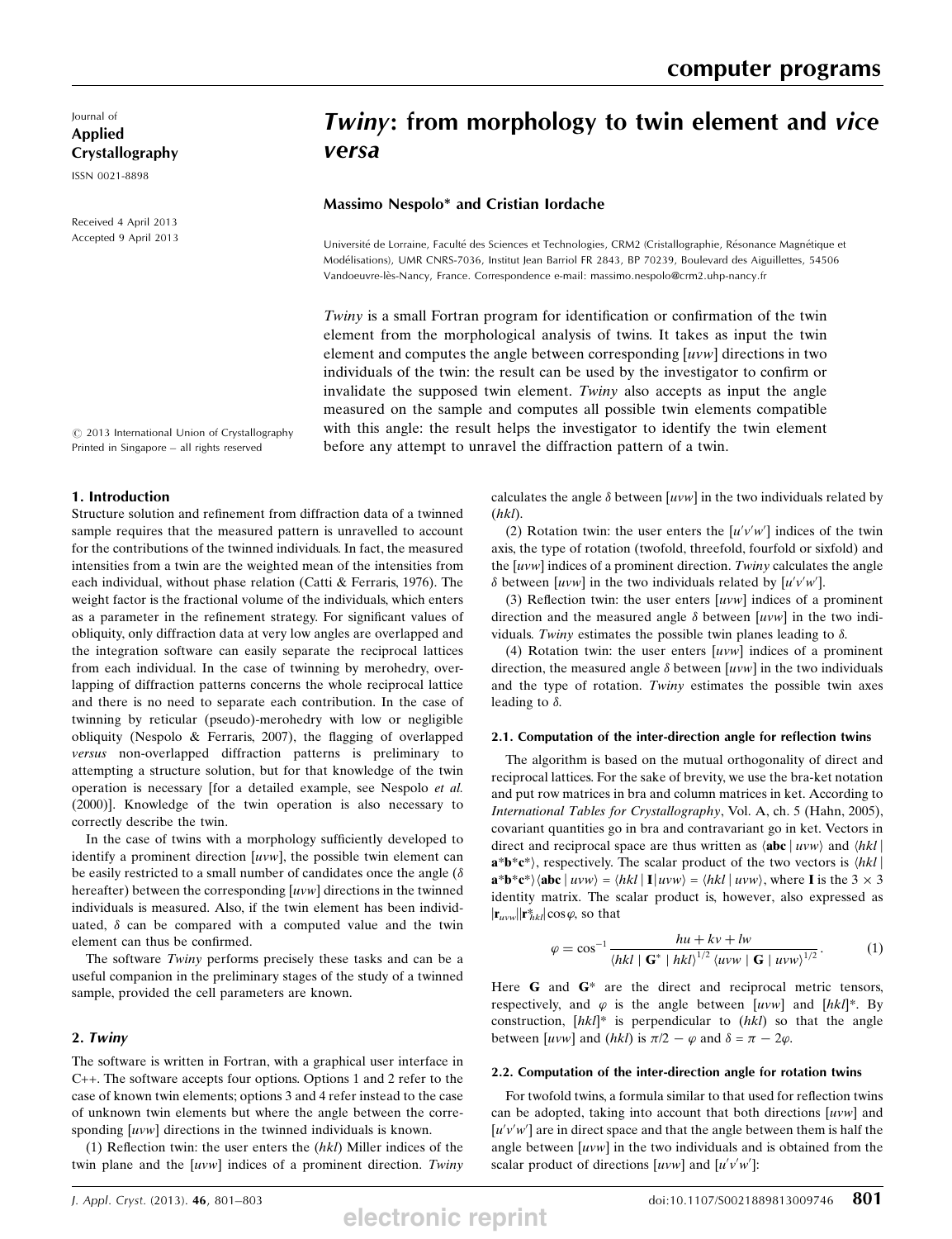$$
\varphi = \cos^{-1} \frac{\langle uvw \mid \mathbf{G} \mid u'v'w'\rangle^{1/2}}{\langle u'v'w' \mid \mathbf{G} \mid u'v'w'\rangle^{1/2} \langle uvw \mid \mathbf{G} \mid uvw\rangle^{1/2}},\tag{2}
$$

so that  $\delta = 2\varphi$ . This simple calculation does not apply for a higher degree rotation: a more general algorithm is thus necessary. Fig. 1 shows the scheme used to obtain  $\delta$  for a general rotation.  $[u'v'w']$  is<br>the twin axis, and  $[uvw]$ , and  $[uww]$ , are the corresponding directions the twin axis, and  $[uvw]_I$  and  $[uvw]_{II}$  are the corresponding directions in individuals I and II, respectively, both with period  $r$ . The following relations are obtained immediately from elementary trigonometry:

$$
BC^{2} = OB^{2} + OC^{2} - 2OB \cdot OC \cos \delta
$$
  
=  $2r^{2}(1 - \cos \delta)$  (law of cosines),  
AB = AC =  $r \sin \varphi$ ,  
BC =  $2r \sin \varphi \sin \Psi/2$ ,  
 $4r^{2} \sin^{2} \varphi \sin^{2} \Psi/2 = 2r^{2}(1 - \cos \delta)$ ,  
 $\cos \delta = 1 - 2 \sin^{2} \varphi \sin^{2} \Psi/2$ , (3)

where  $\varphi$  is obtained from equation (2) and  $\psi$  is the angle corresponding to the twin operation. For a twofold rotation, equation (3) becomes  $\cos \delta = 1 - 2\sin^2 \varphi = \cos 2\varphi$ , again giving  $\delta = 2\varphi$ .

#### 2.3. Estimation of the twin plane from the measured angle

From the [uvw] indices of the prominent direction and the measured angle, the twin plane can be estimated by making (hkl) variable and calculating  $\varphi$  from equation (1),  $\delta$  being just  $\pi - 2\varphi$ . For a hexagonal setting the output gives Bravais–Miller indices even if in the input Miller indices are used. The solution is not necessarily unique, depending on the tolerance allowed on the difference between computed and measured values of  $\delta$ . To restrict the number of possible solutions, the exploration is made gradually: the tolerance starts at  $0.5^{\circ}$  and, if no solution is found, is increased by  $0.5^{\circ}$  up to  $5^{\circ}$ . For each value of the angular tolerance, the values of  $h$ ,  $k$  and  $l$  span an interval  $\leq |n|$ , with *n* starting at 2 and gradually increasing, if no solution is found, up to 20. This value may seem unreasonably high, but for rhombohedral lattices in a hexagonal setting the indices may easily take higher values than in other lattice systems. In any case, once a solution is found, the computation stops.

#### 2.4. Estimation of the twin axis from the measured angle

The principle is exactly the same as for the estimation of the twin plane but equation (3) is used instead of equation (1). The user has to indicate the type of rotation. It may be necessary to repeat the calculation to find the correct twin element if the type of rotation is



#### Figure 1

Derivation of the geometrical relations between quantities entering equation (3) used to compute the angle between corresponding directions in two twinned individuals for rotation twins.

not necessarily known a priori. A result corresponding to too high indices of the twin axis may indicate that the type or rotation given by the user is not correct, although a numerical solution has been found.

#### 2.5. Limits of the software

The software does not take as input the point group of the crystal but only the cell parameters. Planes or directions that are symmetry equivalent are therefore printed separately. The point group is not necessarily definitely confirmed before structure refinement; it is thus preferable not to impose symmetry restraints on calculation of the candidate twin elements.

In the very unlikely case of an index higher than 20 the software will fail to find the twin element and print a message saying that no twin element could be found.

The maximum tolerance on the measured angle is set to  $5^\circ$ ; should the measurement be affected by a larger error, the result would be incorrect, or no twin element may be found.

#### 3. Example

Figs. 2 and 3 show the graphical user interface for Twiny and present two examples taken from twins in quartz. In Fig. 2 the calculation of the angle between the [001] directions corresponding to the Japan/ Verespatak twin occurring in  $\alpha$ - and  $\beta$ -quartz, both corresponding to  $(11\overline{2}2)$ , is presented. In Fig. 3 the estimation of the twin plane from the Belowda Beacon twin, with an angle of about  $55^{\circ}$  between the [001] directions, shows six planes all corresponding to the same angle;



#### Figure 2

Screenshot showing the calculation of the angle between the [001] directions in two quartz crystals twinned according to the Japan/Verespatak law: twinning on  $(11\overline{2}2)$ .



#### Figure 3

Screenshot showing the estimation of the twin plane for two twinned crystals of quartz making an angle of about  $55^\circ$  between the [001] directions, corresponding to the Belowda Beacon twin.